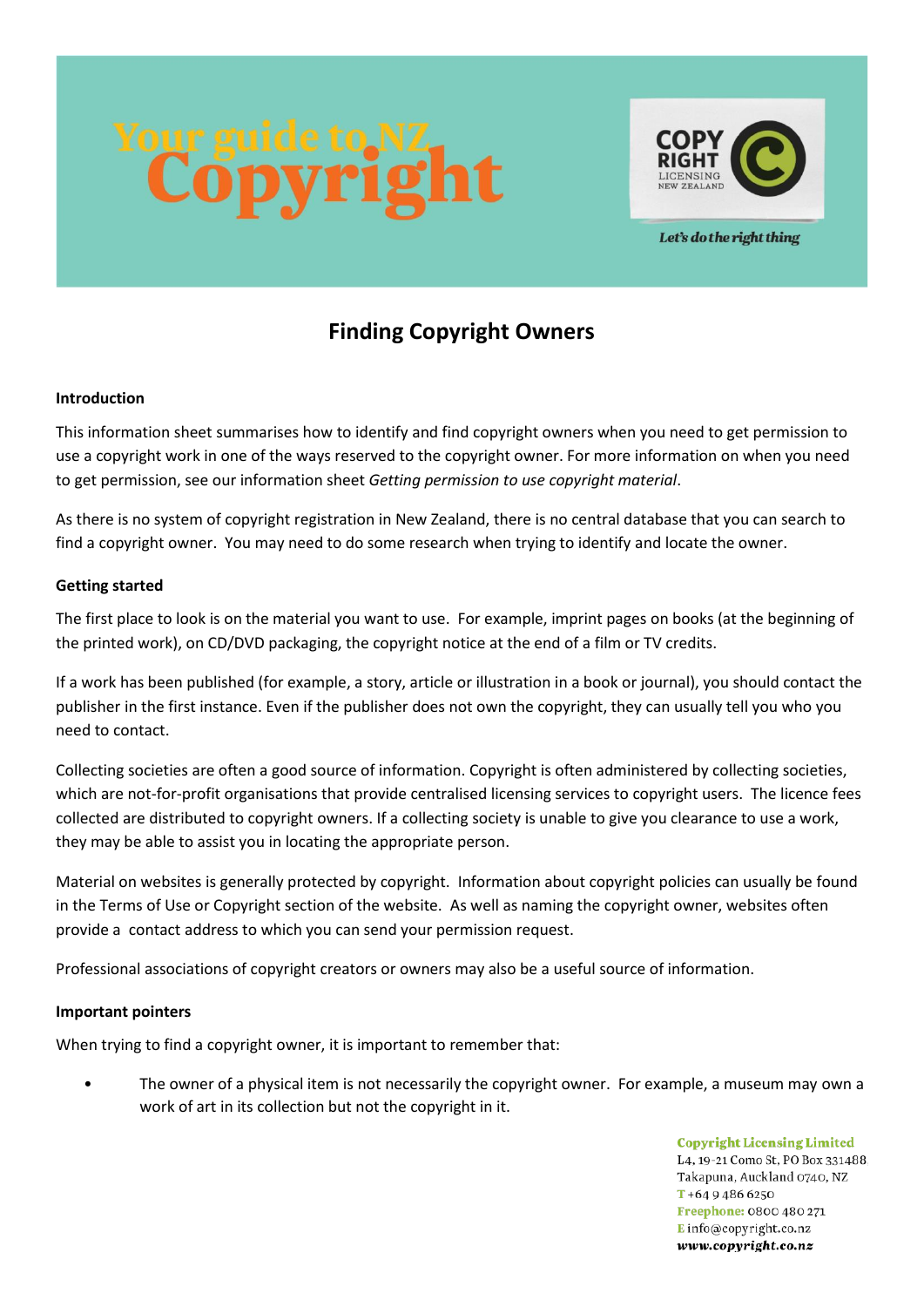- The creator of the copyright work may not always be the copyright owner. For example, the creator may have created the work during his or her employment or may have assigned (transferred) copyright to another person.
- There may be more than one copyright owner. For example, copyright might be jointly owned by two or more people or there may be more than one copyright in a single work, each separately owned. You may need to obtain permission to copy one work from several copyright owners.
- If the creator of a work has died, or a corporate copyright owner has gone out of business, this does not necessarily mean that copyright has expired. Intestacy law or the will of a deceased person may determine who inherited copyright owned by the person when they died. If a company goes into liquidation, generally the Official Assignee takes over the company's assets (including any copyright).

#### **Useful contacts**

The following is a list of useful organisations which may be able to help you to identify and locate a copyright owner to request permission to use a work. In some cases (where indicated), the organisation may be authorised to provide certain licences on behalf of copyright owners.

# **Printed material (books, journals, dramatic works)**

- [Copyright Licensing New Zealand](http://www.copyright.co.nz/) (CLNZ) A copyright collective that licences the reproduction of material from books and journals on behalf of the majority of New Zealand and many overseas publishers and authors.
- [Publishers Association of New Zealand](http://www.publishers.org.nz/) (PANZ) Represents book publishers and distributors in New Zealand. Publishes a directory of its members which provides contact details for each member and a summary of the type of publishing each undertakes.
- [New Zealand Society of Authors](http://www.authors.org.nz/) Represents the professional interests of New Zealand writers and illustrators in New Zealand and internationally.
- [New Zealand Writers Guild](http://www.nzwg.org.nz/) A professional association of script writers and a registered trade union.
- [Print Media Copyright Agency](http://www.pmca.co.nz/) Authorised by the publishers of certain newspapers and magazines to grant licences to reproduce cuttings.
- Libraries, including the [National Library of New Zealand.](http://www.natlib.govt.nz/)

#### **Music and sound recordings**

- [Australasian Performing Right Association](http://www.apra.co.nz/) (APRA) Represents songwriters and music publishers in providing licences to broadcast and publicly perform music in public (such as in shops, restaurants and other businesses) in New Zealand and Australia.
- Australasian Mechanical Copyright Owners Society (AMCOS) (Administered by APRA) provides licences for the reproduction of copyright music in New Zealand and Australia.
- Christian Copyright Licensing International Provides licences for reproduction of Christian music.
- [Recorded Music NZ](http://www.rmnz.co.nz/) Represents the interests of recording labels and recording artists, including licensing to broadcast and publicly perform sound and video recordings in New Zealand.
- [Independent Music New Zealand](http://www.indies.co.nz/imnz/) (IMNZ) A trade organisation set up to provide a voice for the interests of New Zealand-owned independent recording labels and distributors.

#### **Visual art and photographs**

- Viscopy A visual artists' collecting Society.
- CLNZ also carries out some visual arts licensing
- [NZ Institute of Professional Photography](https://www.nzipp.org.nz/) Represents the professional photographic industry in New Zealand.